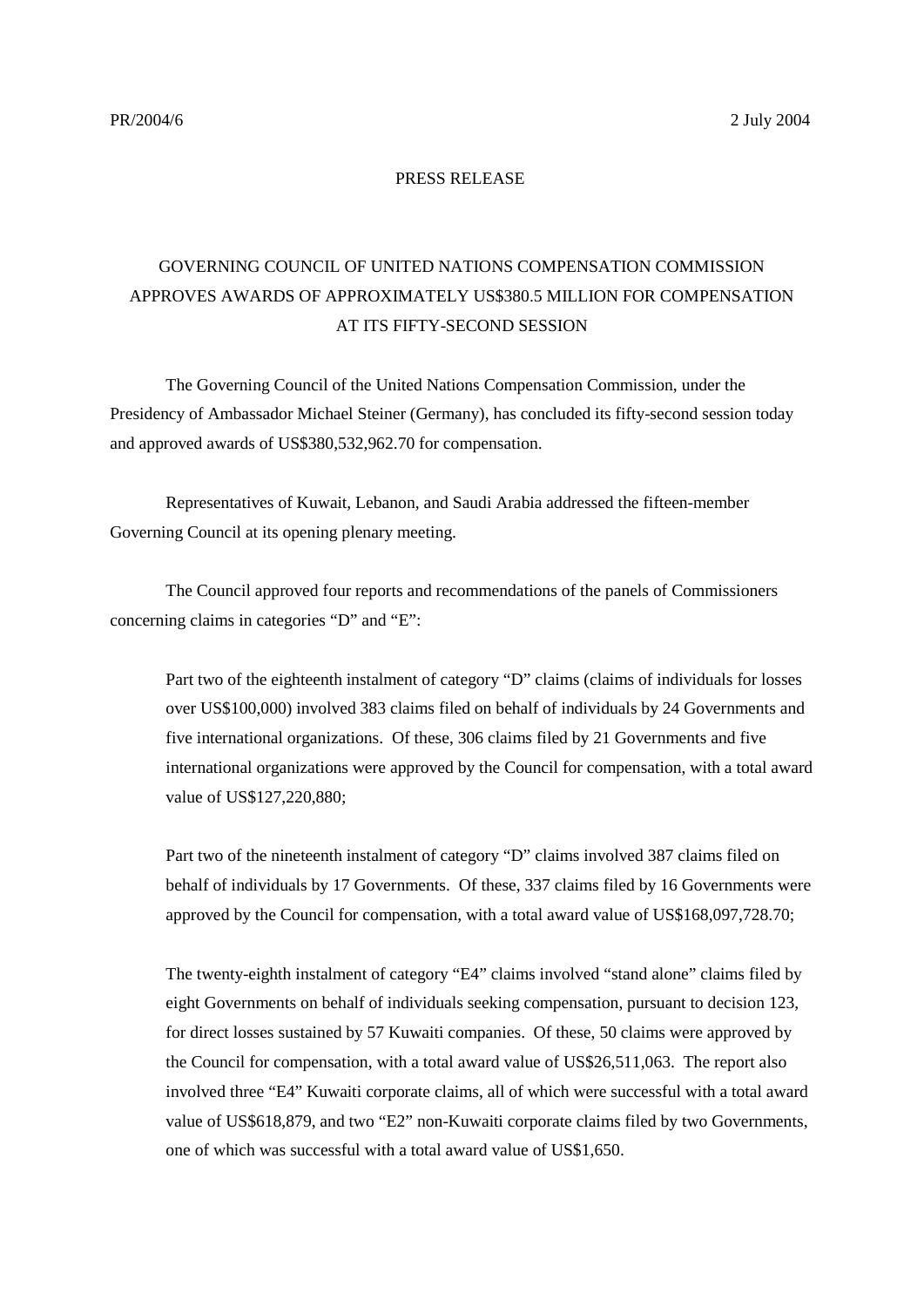The twenty-ninth instalment of category "E4" claims involved "stand alone" claims filed by ten Governments and two international organizations on behalf of individuals seeking compensation, pursuant to decision 123, for direct losses sustained by 123 Kuwaiti companies. Of these, 114 claims were approved by the Council for compensation, with a total award value of US\$58,703,291.

The Council discussed a progress report of the Executive Secretary on the activities of the Commission. The report addressed the processing of claims and the payment of approved awards.

The Council also discussed the report of the Executive Secretary on the distribution by Governments and international organizations of payments to successful claimants, the transparency of the distribution process, and the return of undistributed funds.

The Council adopted decision 227, which continues the application of decision 197 establishing a temporary payment mechanism for future payment from the Compensation Fund to successful claimants. Under this temporary payment mechanism, up to US\$200 million from the Compensation Fund will be made available for the payment of claims every quarter. Successful claimants in all categories will receive an initial amount of US\$100,000 or the unpaid principal amount of the award, if less, with the disbursement of subsequent rounds of payments of US\$100,000 to successful claimants in all categories in the order in which they have been approved, until the available funds for distribution have been exhausted. The next round of payment is scheduled to be made on or about 29 July 2004.

The Council considered and accepted the request of the Government of Iraq to continue the provision of funds for technical assistance in the review of the outstanding fourth and fifth instalmants' "F4" environmental claims in the amount of US\$4 million.

The Council concluded its consideration of the request made by the Government of Kuwait at the forty-seventh session in March 2003 with respect to the late filing of claims on behalf of the "bedoun". Following extensive consultations and discussions, the Council decided to establish a special expedited programme for the "bedoun" which provides that a fixed amount of US\$2,500 shall be awarded to each "bedoun" meeting the criteria set by the Governing Council in its decision 225.

Pursuant to decision 219, adopted by the Council at its fifty-first session in March 2004, which provides that, thereafter, "it will not consider or accept any further requests for the late filing of claims in any claims' category", the Council concluded that the request made by the Government of Lebanon